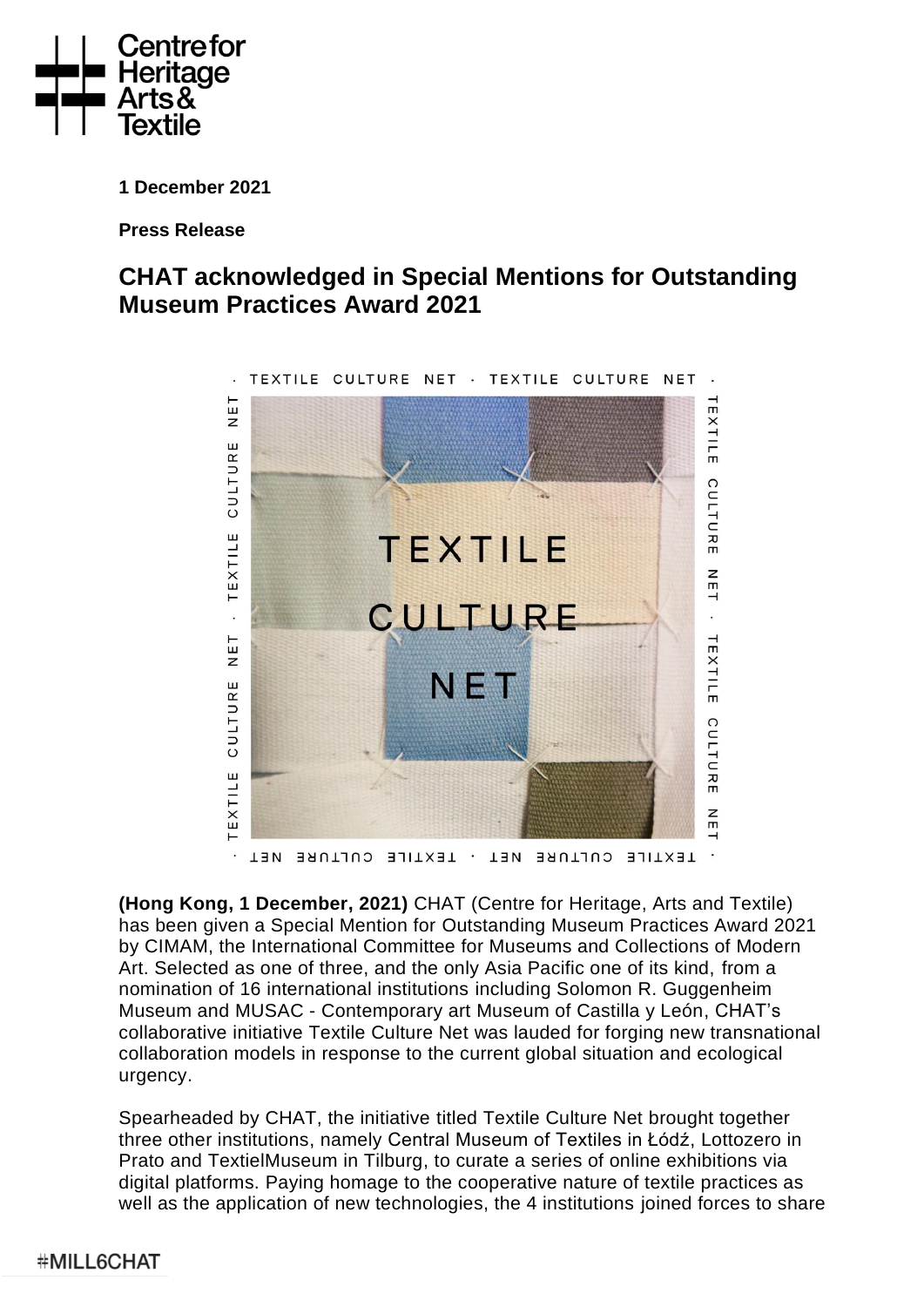

their unique content, collection objects, and even manpower, not only to offer a fresh textile lens for wider audiences to enjoy art and design, but also to introduce a new chapter in curatorship and programme direction for textile institutions today.

The ongoing online exhibition, which first launched in December 2020, showcases artworks under a common theme once every two months. Textile Culture Net has recently been renewed for a second season in early November 2021. Conducted entirely online, from project initiation, discussion to development, the initiative is a testament to CHAT's commitment to weave creative experiences for all, poignantly transcending geographical boundaries particularly in the context of the current global crisis.

Vanessa Cheung, the founder of The Mills, a project of which CHAT is one of the main pillars, remarks: 'It's such an honour for CHAT to receive Special Mentions by CIMAM's Outstanding Museum Practice Award. I can't be more proud and grateful for CHAT's ability to constantly embrace our heritage, challenge the norms, and bridging different social and environmental issues through creative and innovative expressions and practices. Look forward to co-creating, co-curating and co-learning with all of you!'

Takahashi Mizuki, CHAT's Executive Director and Chief Curator, says: 'I am pleased that our long-term collective effort with three textile institutions was acknowledged by CIMAM. The project was conceived to search for innovative curatorial approaches by CHAT as a young art and cultural institution in Hong Kong, responding to the COVID-19 situation. Textile Culture Net (TCN) has entered a new phase this season, inviting young curators with various regional backgrounds to take part. I hope TCN could continue as a pioneering project to explore a new curatorship in the art of textiles.'

## **Please visit this [link](https://drive.google.com/drive/folders/1sENZnizYUUqxY-SH7pZRKL0n2E9KLNTe?usp=sharing) to download high resolution photos and refer to this [link](https://cimam.org/news-archive/cimam-acknowledges-the-queens-museum-new-york-with-the-outstanding-museum-practices-award-2021/) for the announcement from CIMAM.**

 $-$  End  $-$ 

## **NOTE TO EDITORS:**

## **About CHAT**

CHAT (Centre for Heritage, Arts and Textile) is an art centre located at The Mills, the former cotton-spinning mills of Nan Fung Textiles in Tsuen Wan. Through its multifaceted curated programmes, which include exhibitions and co-learning programmes, CHAT aims to be an art centre that weaves creative experiences for all, inviting visitors to experience the spirit of the innovative legacy of Hong Kong's textile industry and engage in new dialogues and inspirational journeys that interweave contemporary art, design and heritage.

## **General Enquiries:**

CHAT (Centre for Heritage, Arts and Textile) | [media@mill6chat.org](mailto:media@mill6chat.org) | +852 3979 2301 RSVP for events at [rsvp@mill6chat.org](mailto:rsvp@mill6chat.org)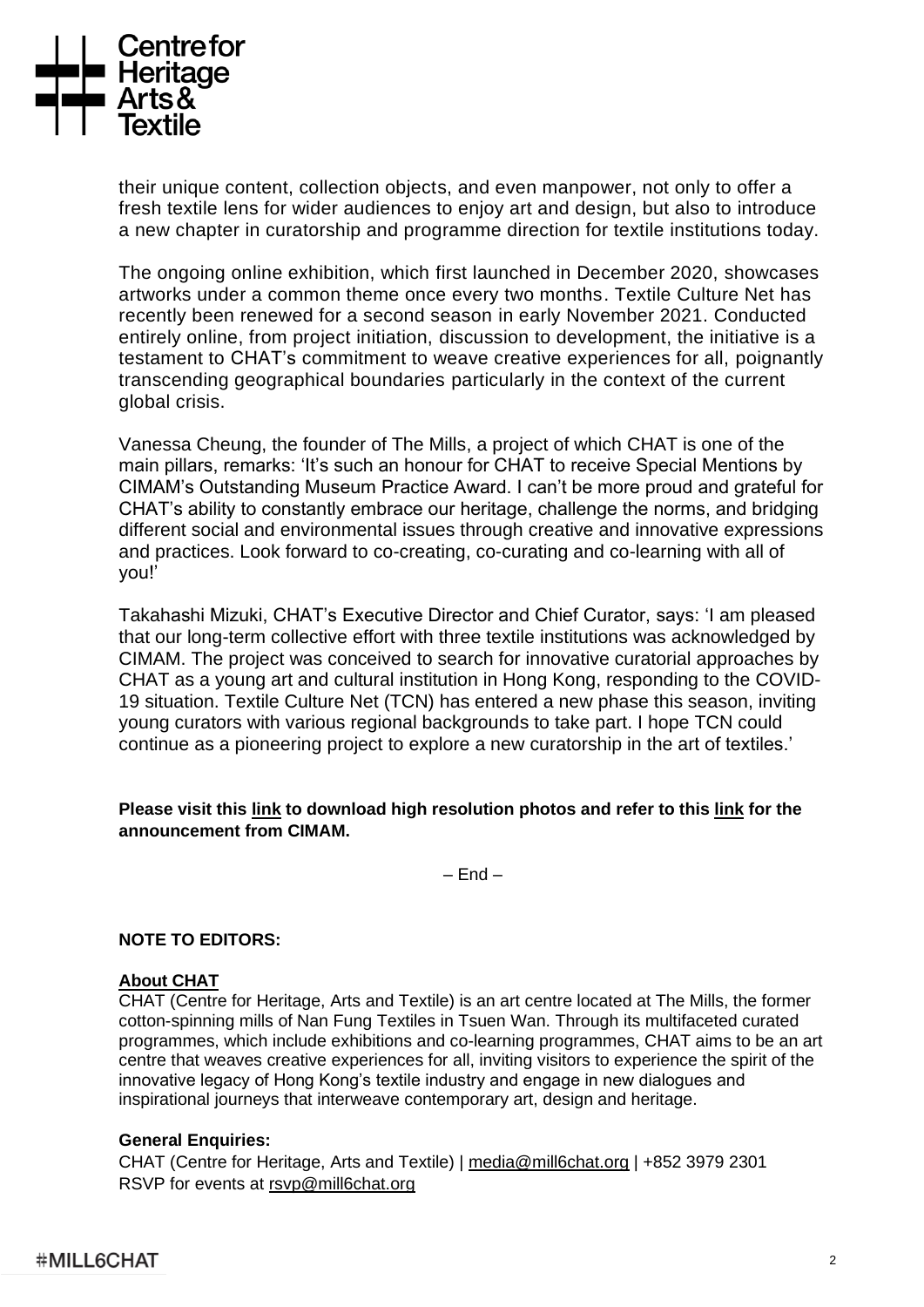

## **Media Enquiries:**

Mention PR Consultants Limited Danny Cheng | [danny.cheng@mansumpr.com](mailto:danny.cheng@mansumpr.com) | +852 3749 9878| +852 9035 4994 Christy Mo | [christy.mo@mansumpr.com](mailto:christy.mo@mansumpr.com) | +852 3749 9878| +852 9315 0111

## **APPENDIX 1: About CIMAM**

CIMAM, or the International Committee for Museums and Collections of Modern Art, is an affiliated organisation of the International Council of Museums. Founded in 1962, CIMAM is a global network of modern and contemporary art museum practitioners and professionals, with the goal to promote knowledge and exchange, raise awareness and respond to contemporary concerns in the context of museums.

In 2020, CIMAM opened nomination for institutions with Outstanding Museum Practices in order to recognise the efforts of museums in response to the COVID-19 pandemic. The selection criteria of the museum practices included boldness, creativity, specificity and responsiveness to context. The Winner and Special Mentions of the Outstanding Museum Practices Award were announced on the occasion of the 53rd edition of the CIMAM Annual Conference.



## **APPENDIX 2: About the Institutions**

## **Central Museum of Textiles in Łódź, Poland**

The Central Museum of Textiles in Łódź presents textiles in a broad spectrum of meanings and ideas. It combines the rich history of Łódź textile industry with the artistic vision of twentieth-century artists who propagated textile art in the world.

The museum runs exhibitions, educational activities and interdisciplinary research projects. It has an impressive collections of textile art, fashion, and objects related to the history of textile industry. Since 1972, CMT has been organizing the International Triennial of Tapestry.

Web: www.cmwl.pl IG: www.instagram.com/centralnemuzeumwlokiennictwa FB: http://www.facebook.com/cmwllodz Press: Sylwia Meyer-Olejarczyk | Promotion and marketing specialist | s.meyer@cmwl.pl | +48 509 360 945

## **#MILL6CHAT**